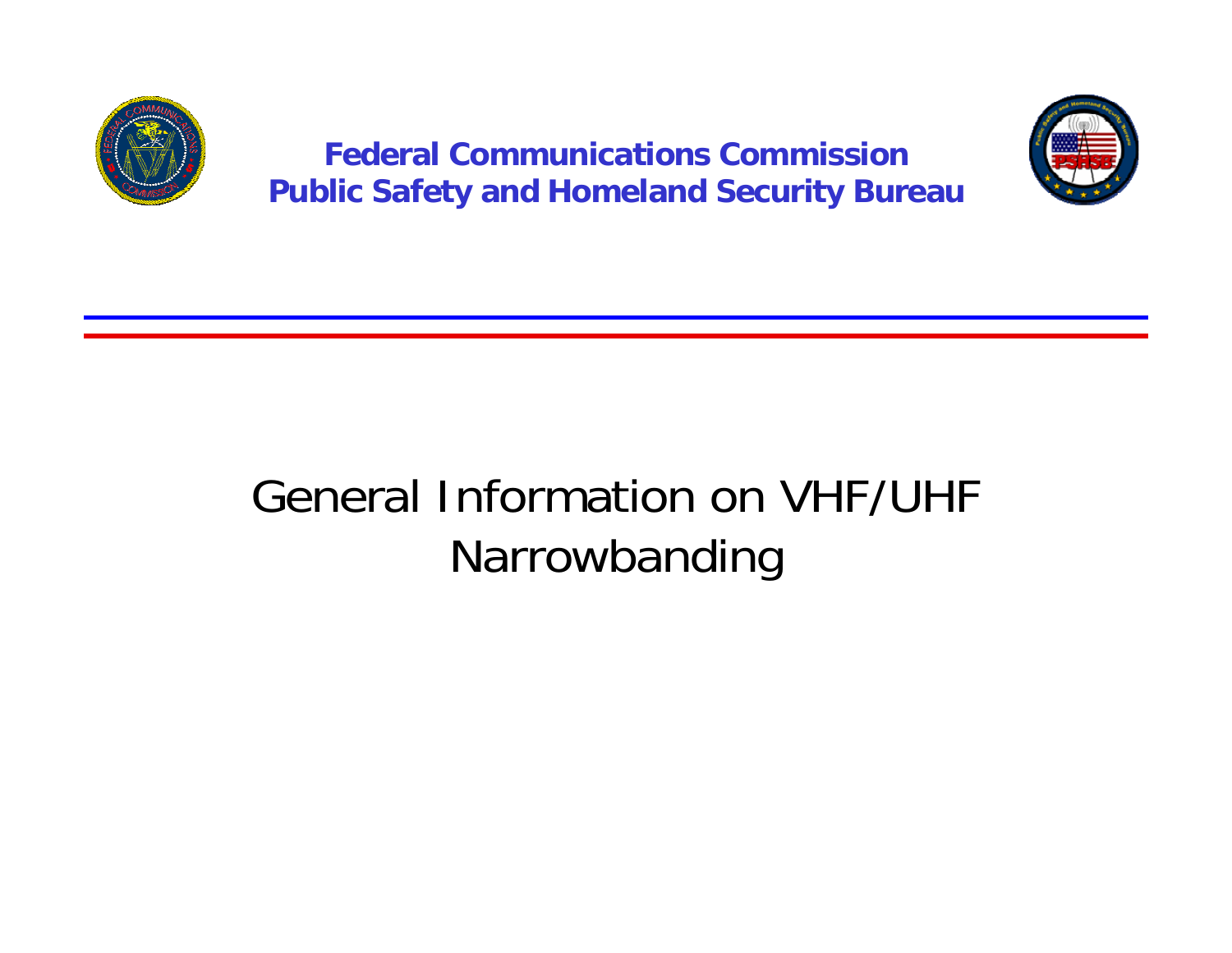

# Narrowbanding Basics



- ■ Who is affected by narrowbanding?
	- **All Public Safety and Industrial/Business** licensees in the 150-174 MHz and 421-512 MHz bands

#### ■ What do affected licensees have to do?

**Either migrate to 12.5 kHz technology or utilize** a technology that achieves equivalent efficiency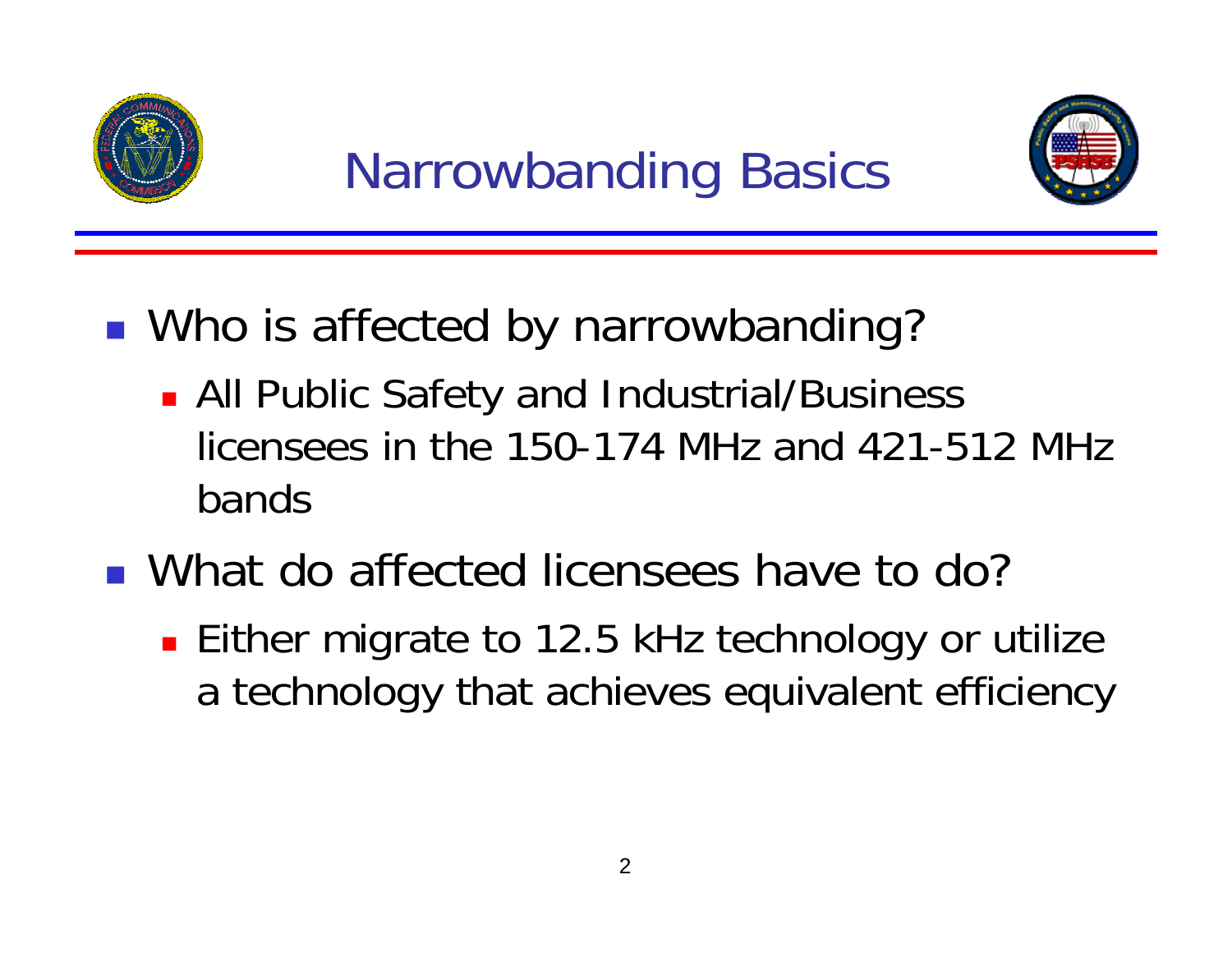

# Timeline



#### **January 1, 2011 (Interim Deadline)**

- FCC will not accept applications for new systems using 25 kHz channels, or modification applications that expand the authorized contour of an existing 25 kHz station
- Ξ FCC prohibition on manufacture, importation, or certification of equipment that includes a 25 kHz mode
- П Applications for Part 90 transmitter certification must certify that equipment meets a spectrum efficiency standard of one voice channel per 6.25 kHz of channel bandwidth

#### ■ January 1, 2013

 All Public Safety and Industrial/Business licensees in the 150-174 MHz and 421-512 MHz bands must either migrate to 12.5 kHz technology or utilize a technology that achieves equivalent efficiency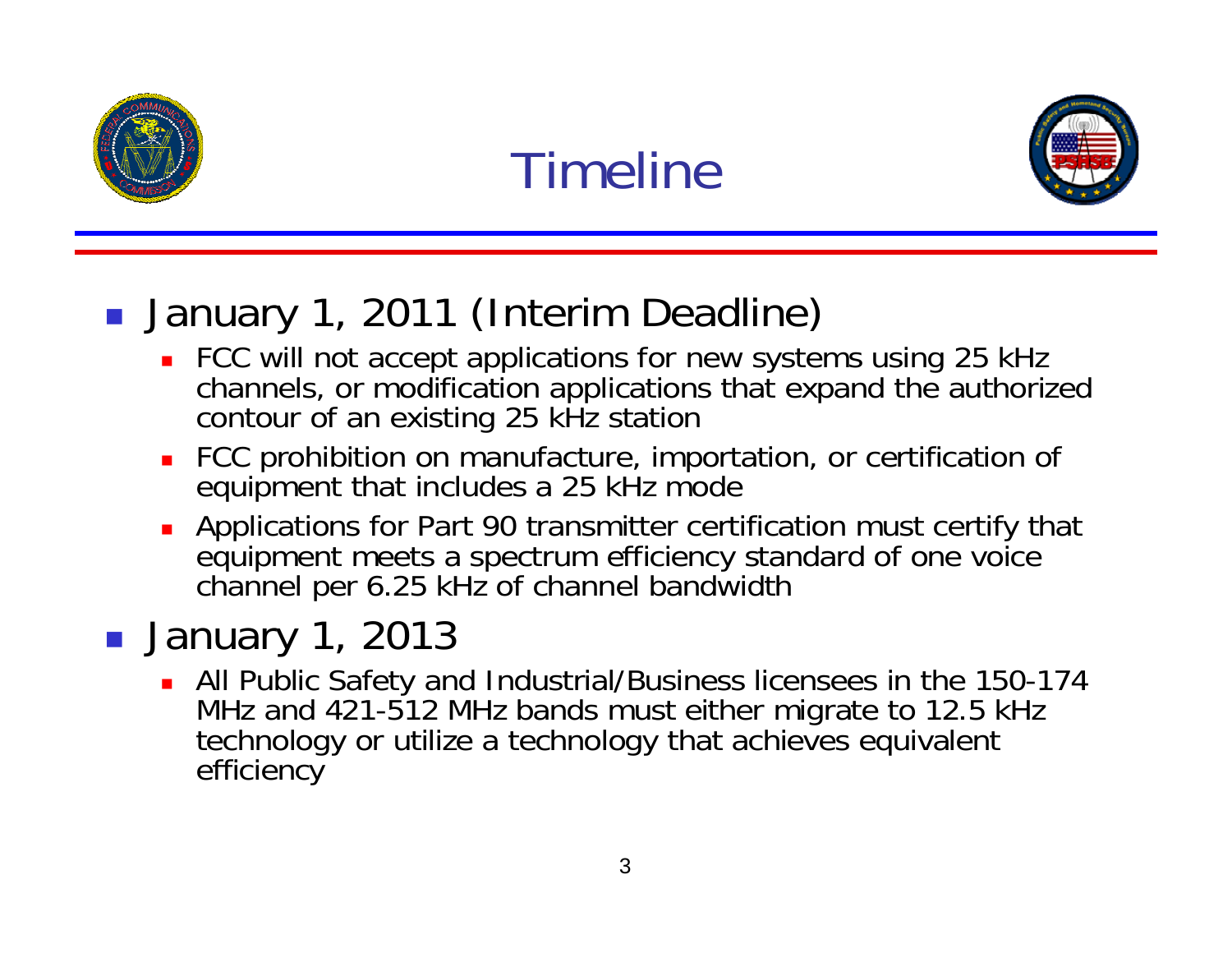

# A Brief History



- Process began in 1991
- П Equipment required to be narrowband capable in 1996
- $\mathcal{L}_{\mathcal{A}}$  Second R&O (2003)
	- П Licensees given deadlines to migrate to 12.5 kHz technology or utilize a technology that achieves equivalent efficiency
		- Non-Public Safety Deadline: January 1, 2013
		- Public Safety Deadline: January 1, 2018
- Third MO&O (2004)
	- $\blacksquare$ Delayed all 2nd R&O interim deadlines to January 1, 2011
	- $\blacksquare$  Accelerated public safety narrowbanding deadline from January 1, 2018 to January 1, 2013, consistent with the Industrial/Business deadline
		- The Commission found that the 10-year period from 2003 to 2013 was sufficient time to allow public safety to plan for transition and amortize existing equipment
		- The Commission noted that public safety commenters "unanimously" represented that they could meet the 2013 deadline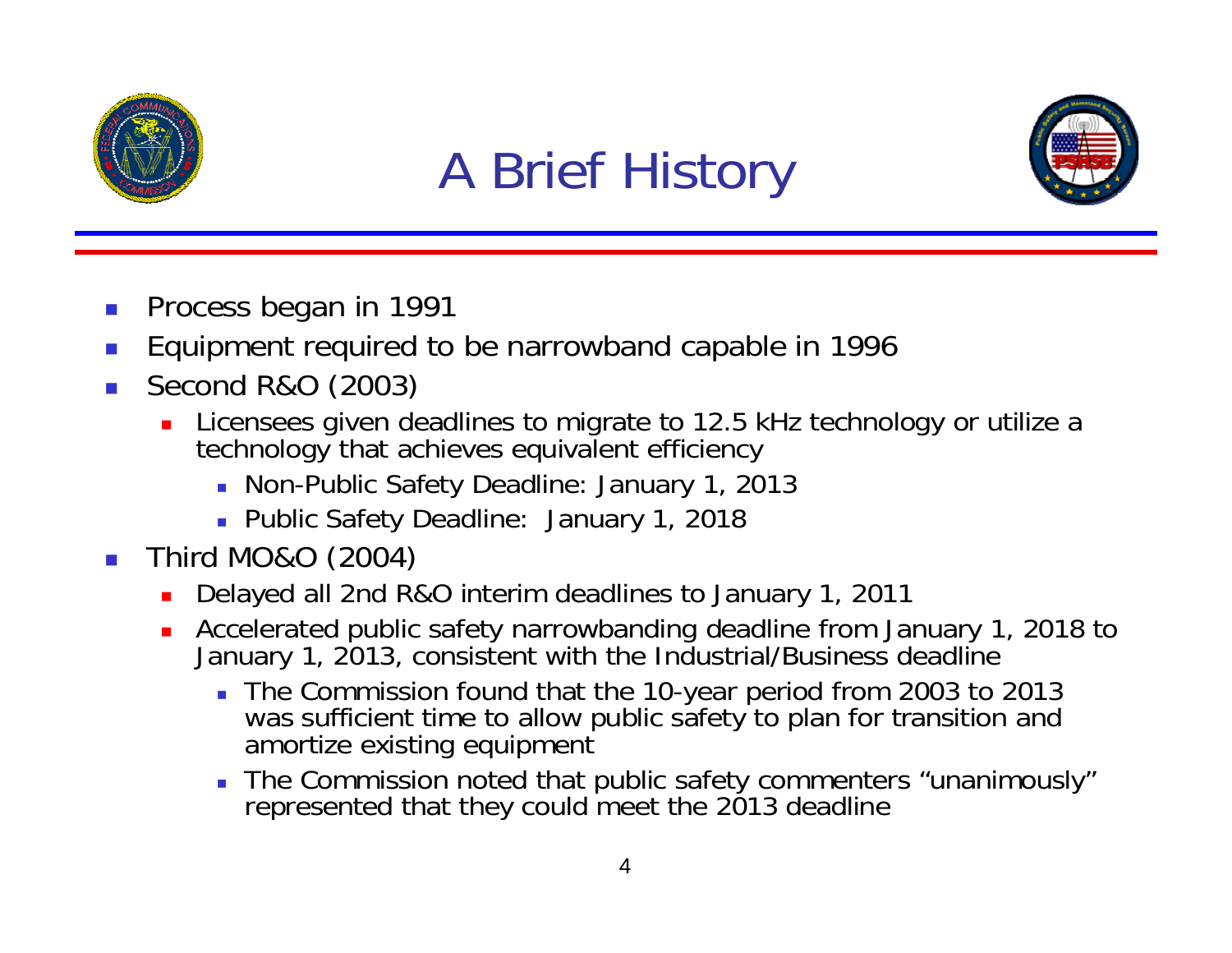

#### Reasons to Narrowband



- **Opportunity**
- Compliance
- **Interoperability**
- **Interference**
- $\mathcal{O}(\mathcal{O})$ **Obsolescence**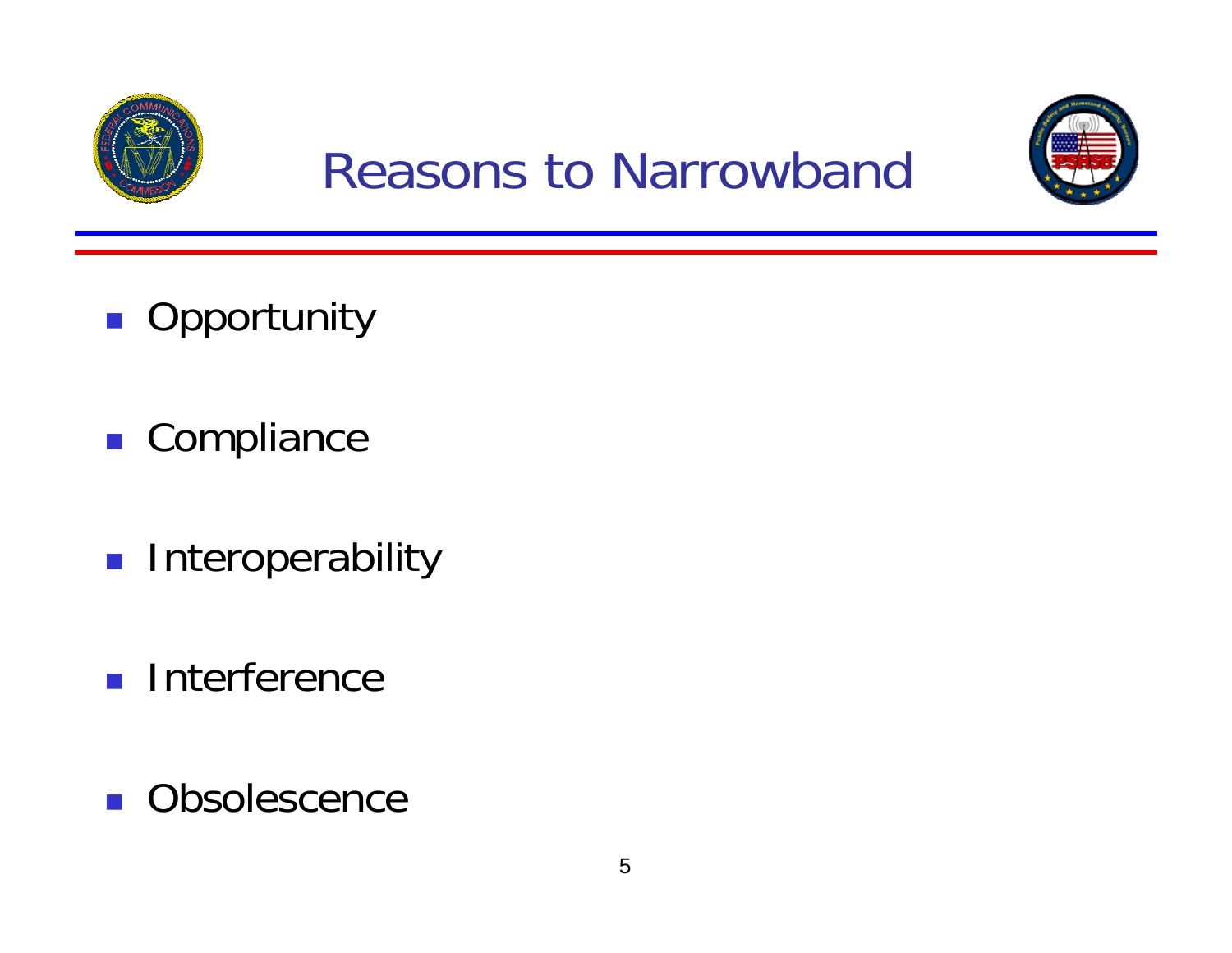

# **Opportunity**



**Narrowbanding is intended to ensure more** efficient use of the spectrum and greater spectrum access for public safety and nonpublic safety users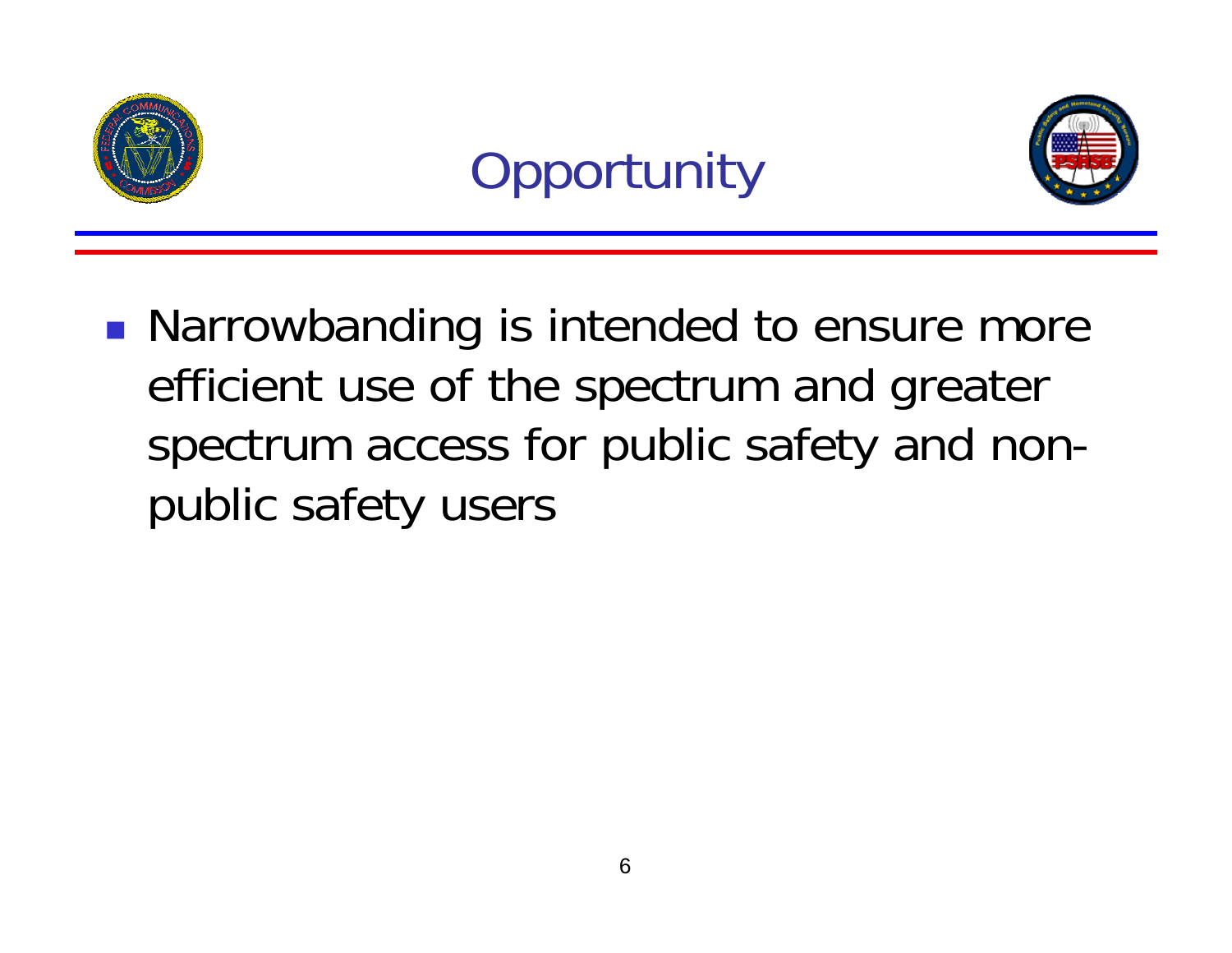

VHF - 150 MHz to 174 MHz



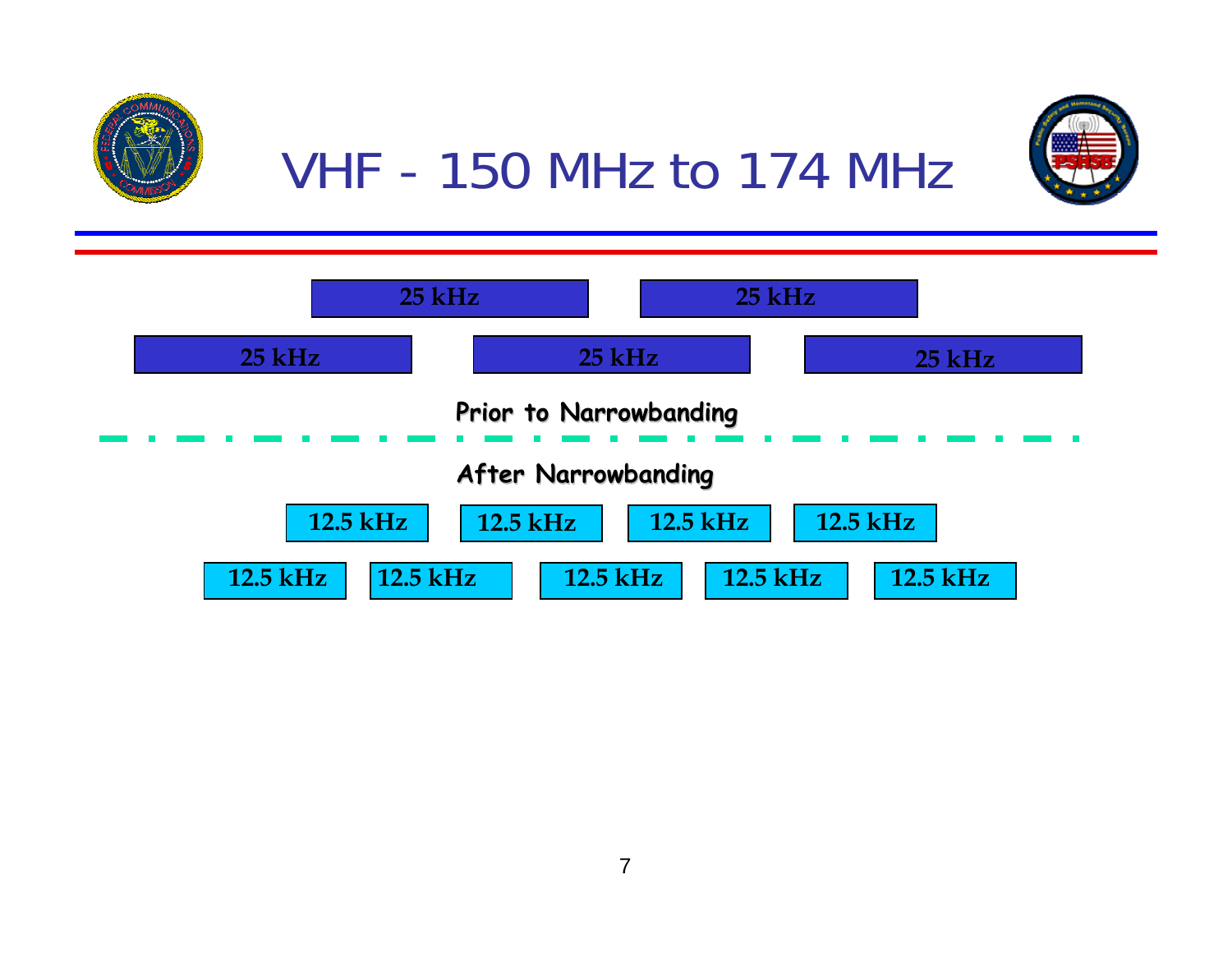

UHF - 450 MHz to 512 MHz



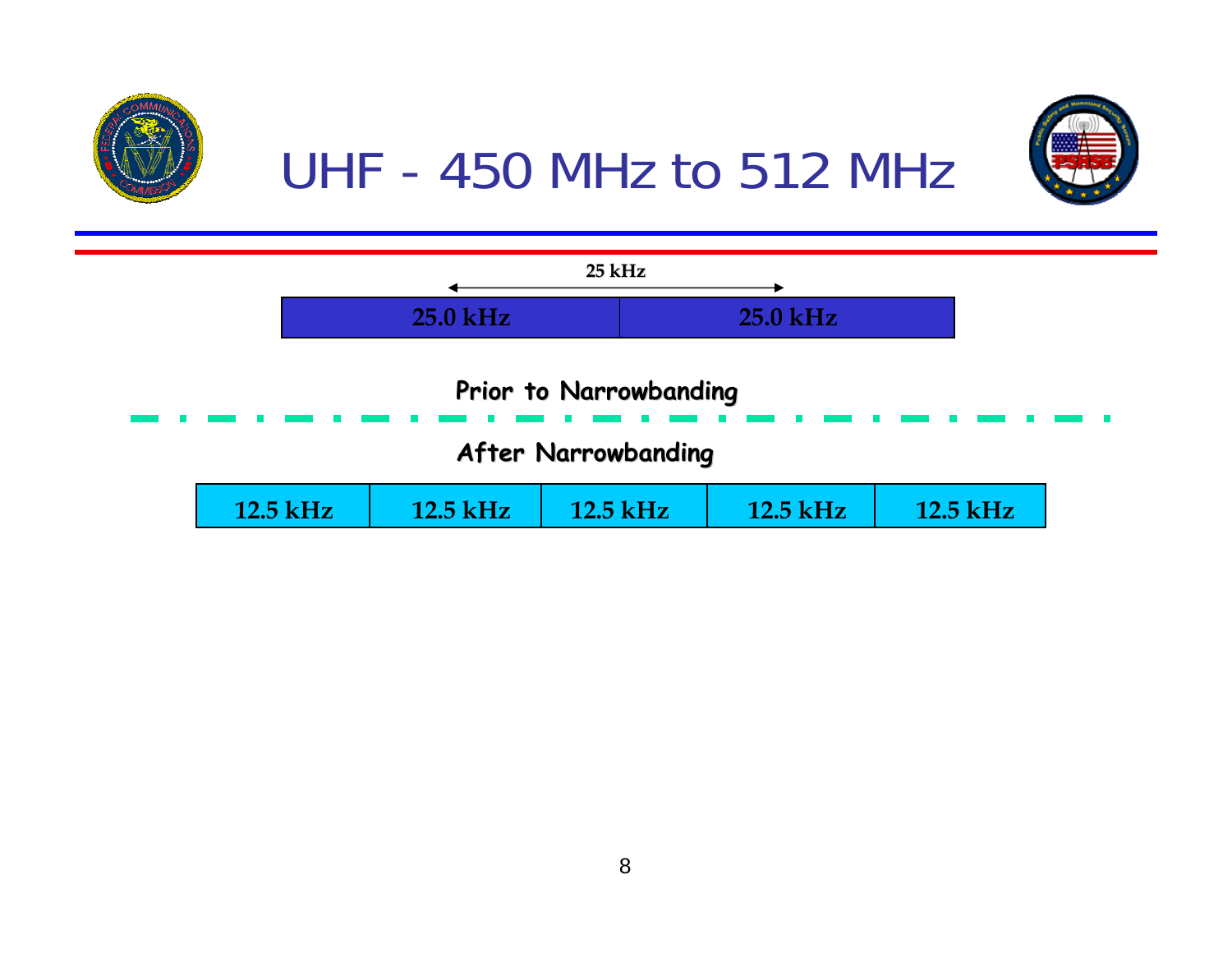

# **Compliance**



- **• Narrowbanding is mandatory**
- **Non-compliant stations are prohibited, not** secondary
- ■ Non-compliance can negatively impact public safety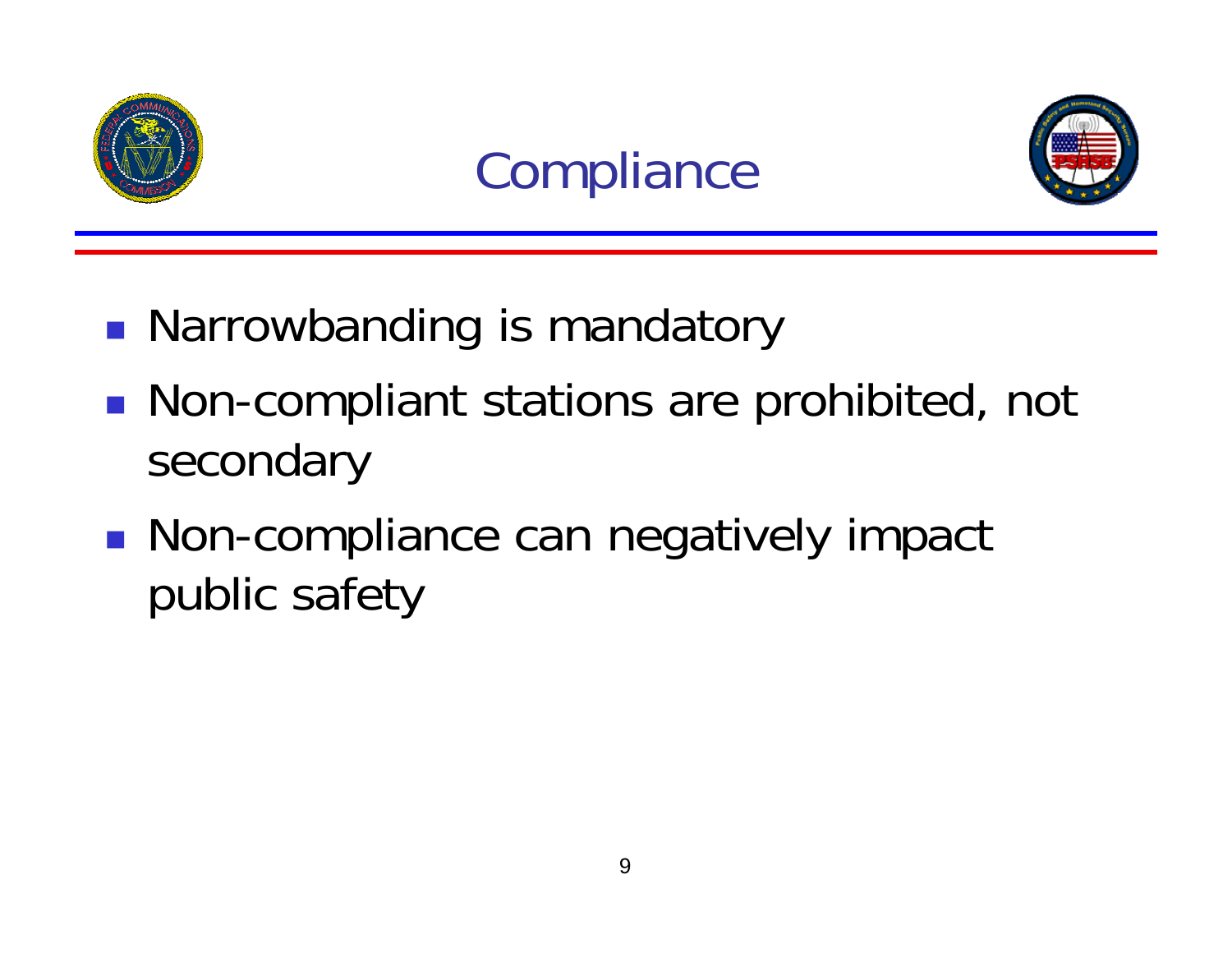

#### **Interoperability**



- ■ May not be able to communicate with systems operating on new narrowband channels
- **Service Service** ■ Even if communications are possible they may be degraded
	- **Wideband transmitter may overload** narrowband receiver
	- **Narrowband transmitter may not generate** enough signal on wideband receiver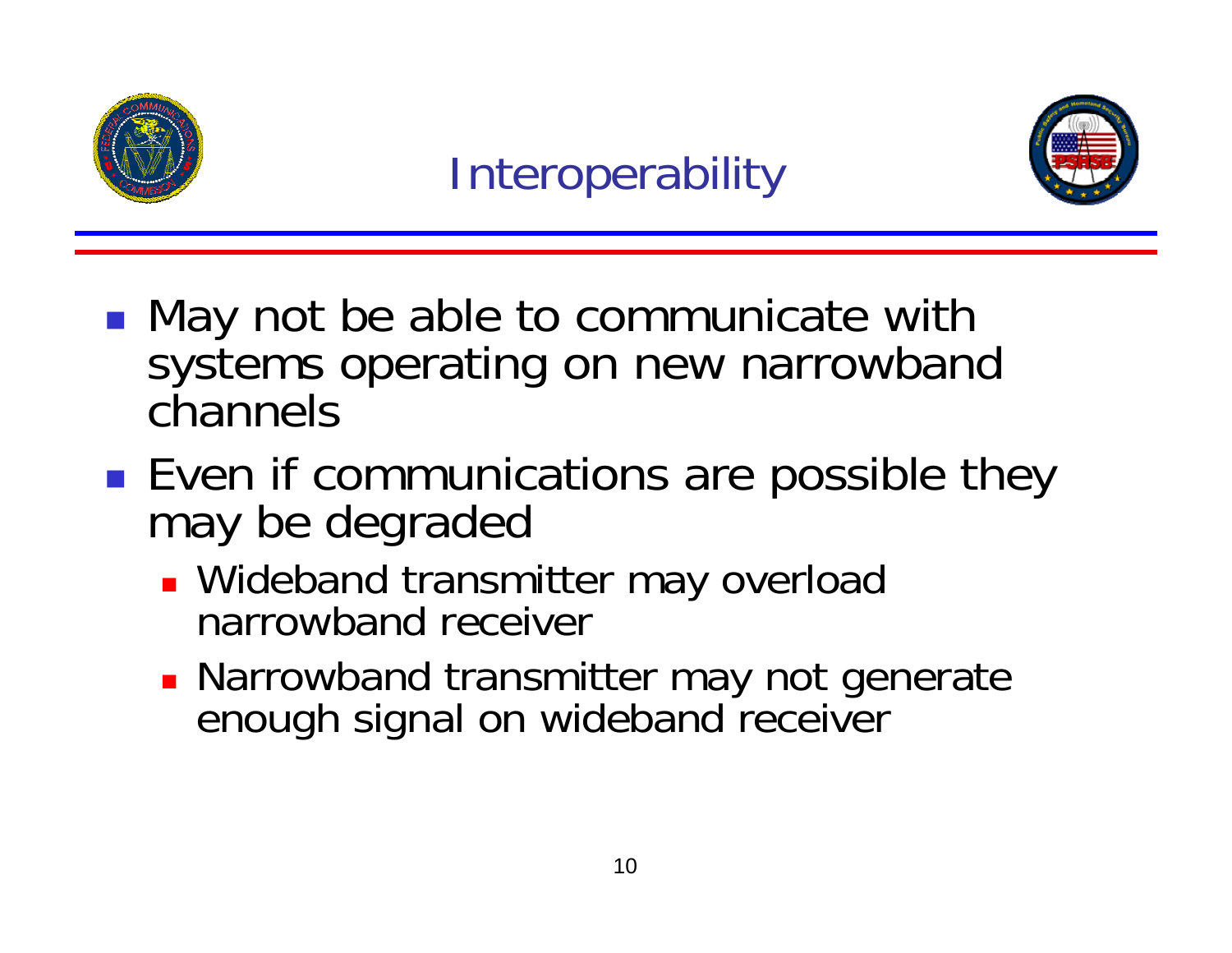

#### Interference



- ■ In January 2013, 25 kHz channels will no longer be protected
- ■ Continued wideband operations will not only violate FCC rules but also cause harmful interference to adjacent narrowband channels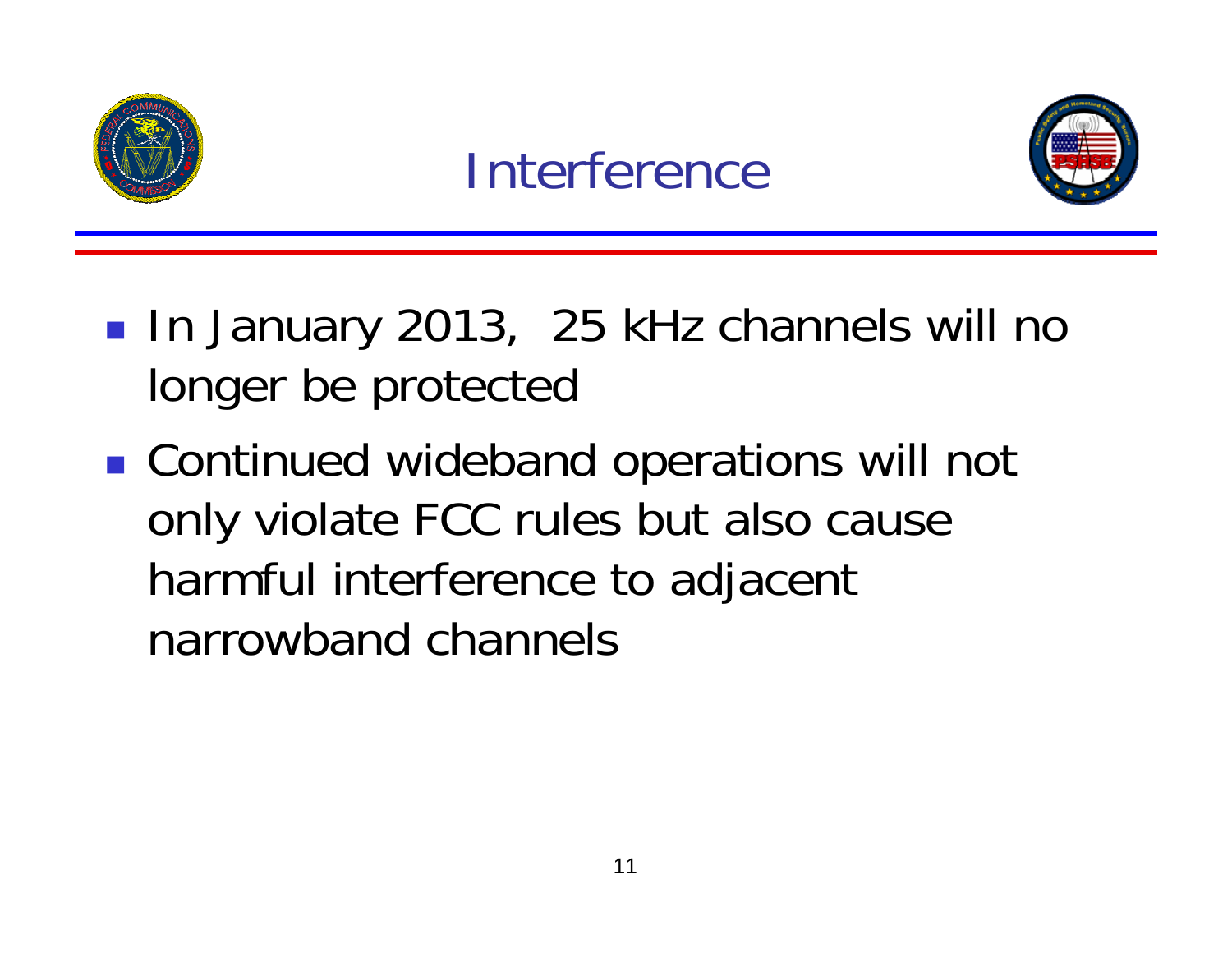

#### **Obsolescence**



- The record in this proceeding indicated that 25 kHz equipment typically fully depreciates over a seven-year period
- ■ Wideband-only equipment is at least 12 years old
- ■ Wideband-capable equipment will not be available after 2011
- **Service Service As a system ages support for the system** becomes scarcer and more expensive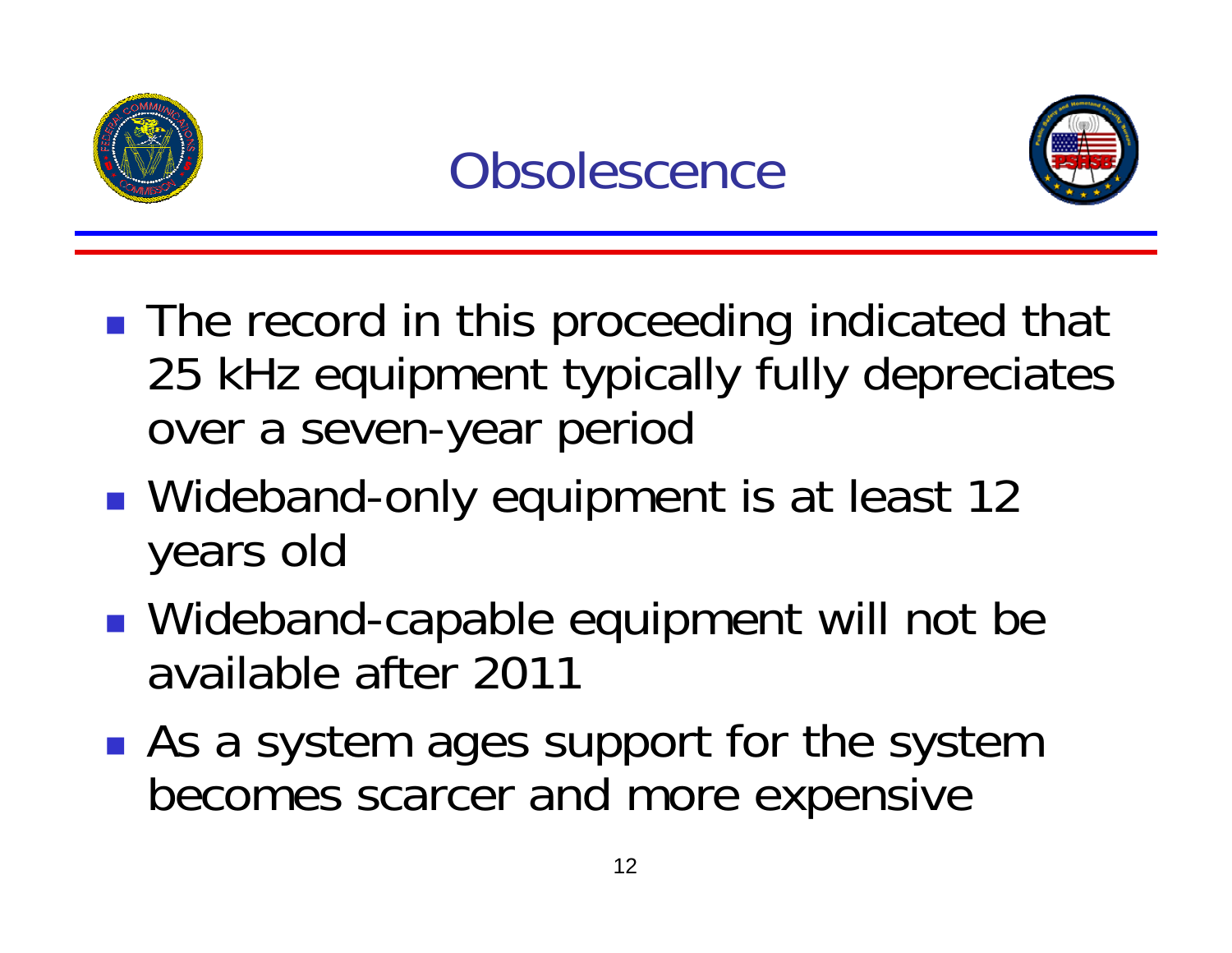

#### First Steps



- **Assess whether 150 & 450 MHz channels** meet long term needs – consider 700 & 800 MHz
- **Service Service** ■ Since all equipment since 1997 has a narrowband mode, narrowbanding may require no more than programming.
- New VHF/UHF systems should be narrowband only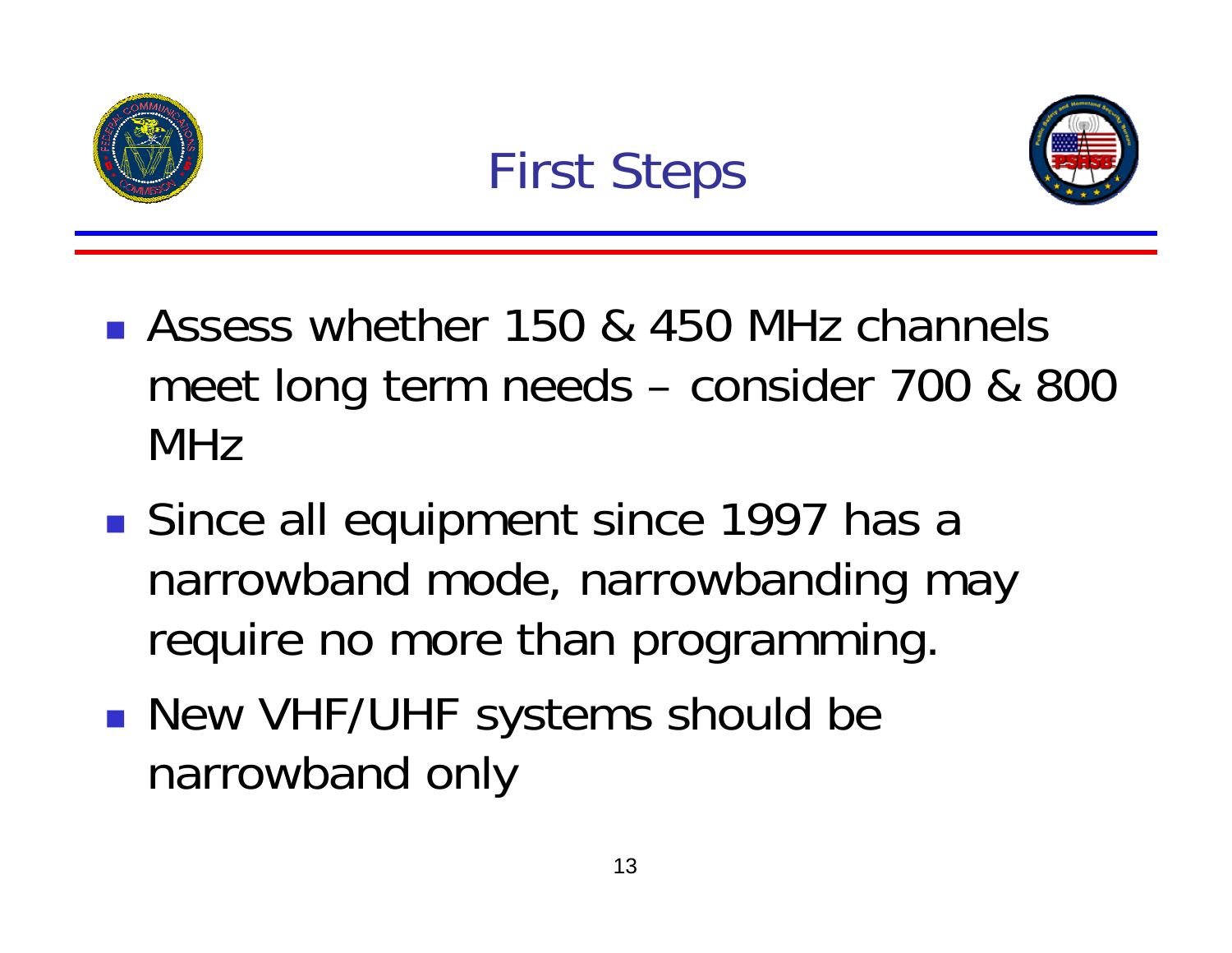

# Path to Compliance



- **Inventory equipment subject to narrowbanding**
- П Determine if additional sites will be needed to compensate for the narrower bandwidth
- **Determine if pagers will require replacement**
- H Establish a schedule to meet the 2013 date
- H Get a funding cycle approved
- **Commission will provide guidance as to how** license modification will occur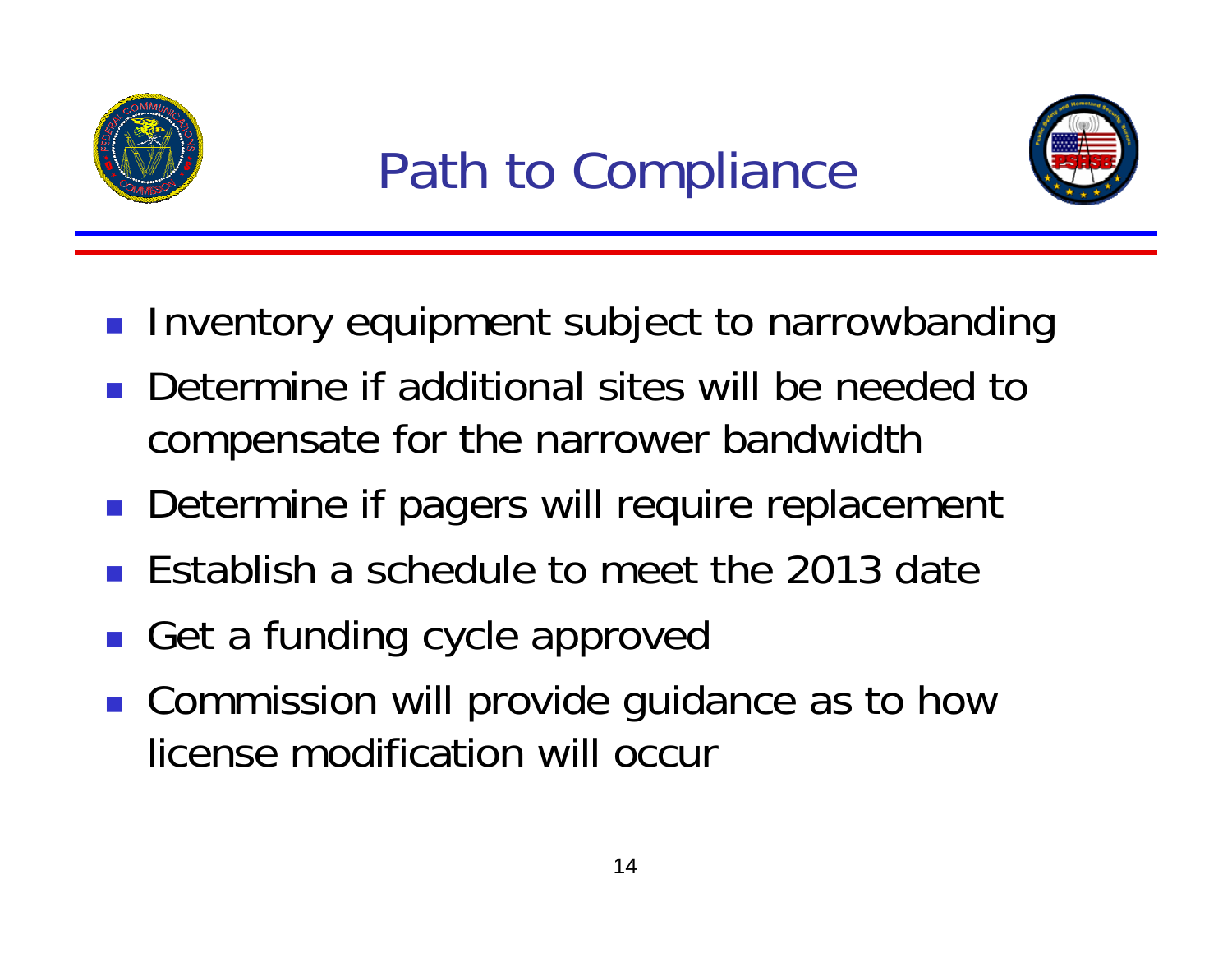

# Funding



- **• Many grant programs have language that** support operability and interoperability and or emergency communications components
- **For additional information contact** 
	- **DHS's Office of Emergency Communications** 
		- E-mail: oec@hq.dhs.gov
	- FEMA
		- www.fema.gov/grants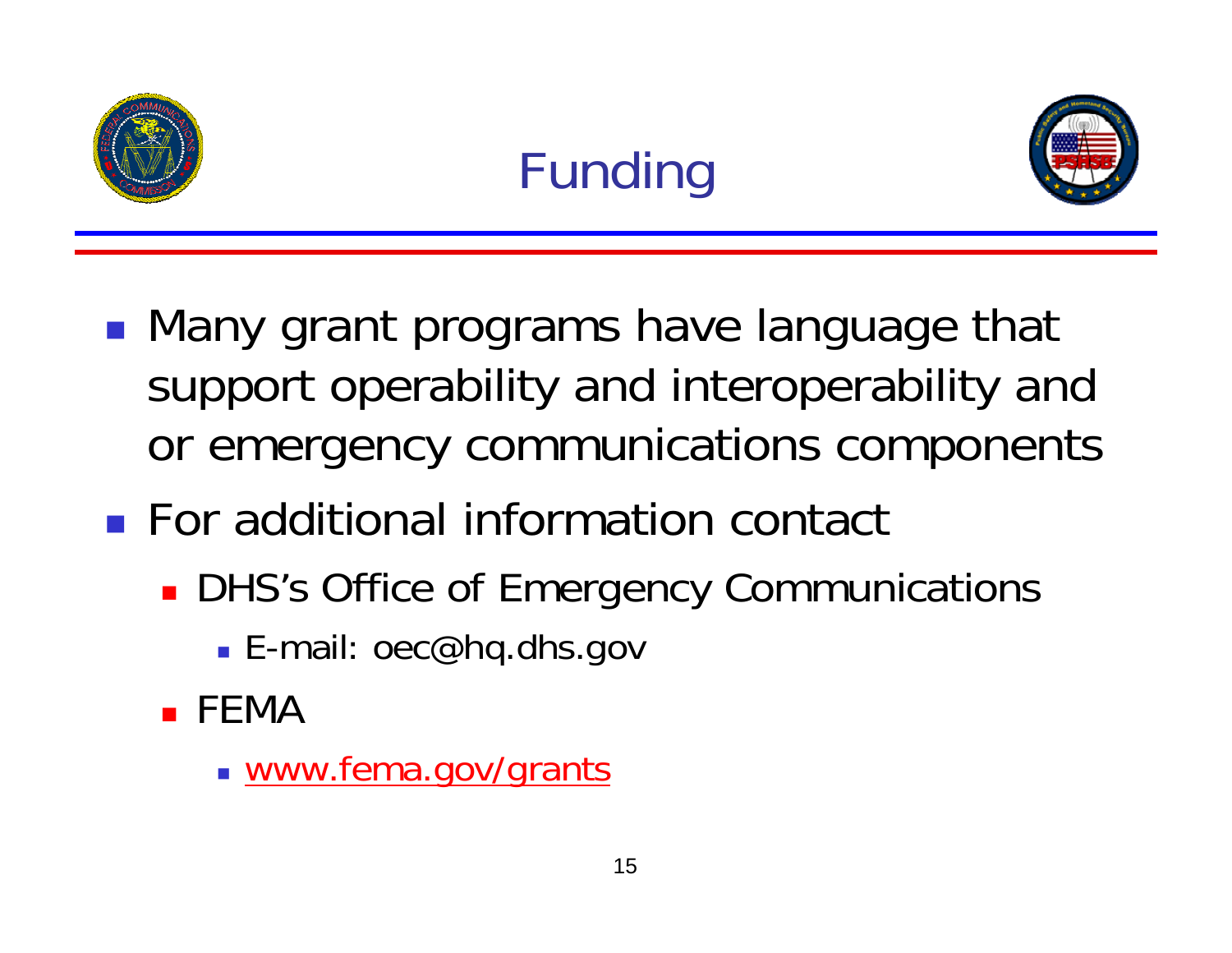

# Additional Thoughts



- **The Commission has declined, for the time being, to** establish a schedule for the further migration from 12.5 kHz to 6.25 kHz
- The Commission has sought comment as to whether applications to modify a license to reduce the authorized bandwidth should be exempt from frequency coordination requirements. See Notice of Proposed Rulemaking and Order, WT Docket No. 07-100 (2007)
- **In March 2009, PSHSB granted a waiver to permit the** Town of New Haven, Vermont to reduce its bandwidth without frequency coordination
- On September 30, 2009, the National Public Safety Telecommunications Council submitted a petition for stay of the implementation of the January 1, 2011 interim deadlines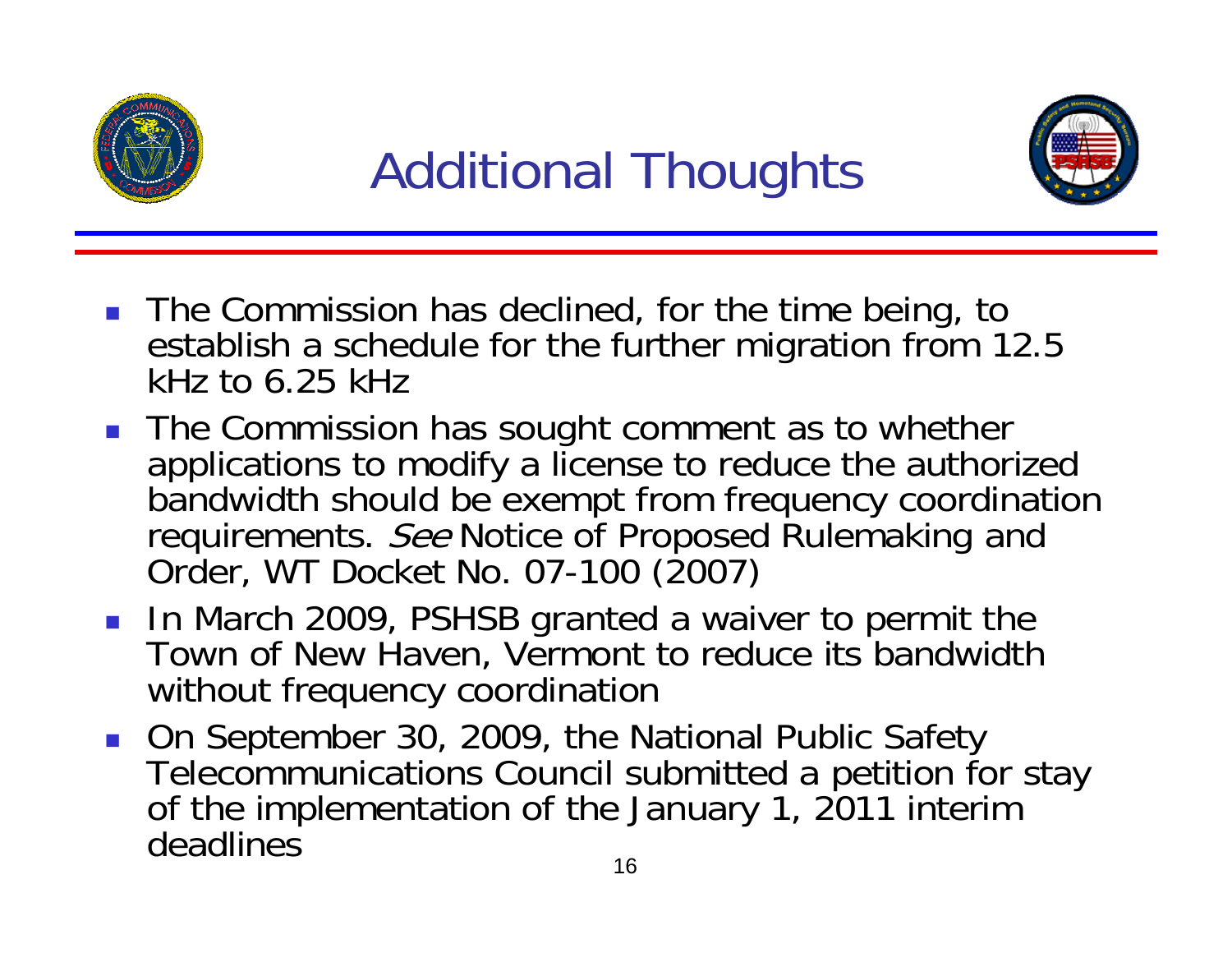

# Narrowbanding Brochure



#### ■ Developed by IMSA and IAFC in 2006

- **10,000 Print Copies Distributed**
- **PDF Version Available On-Line**
- Contents
	- **Introduction to Narrowbanding**
	- **FCC's Narrowband Rules**
	- **Practical and Technical Considerations**
	- **Conclusions**

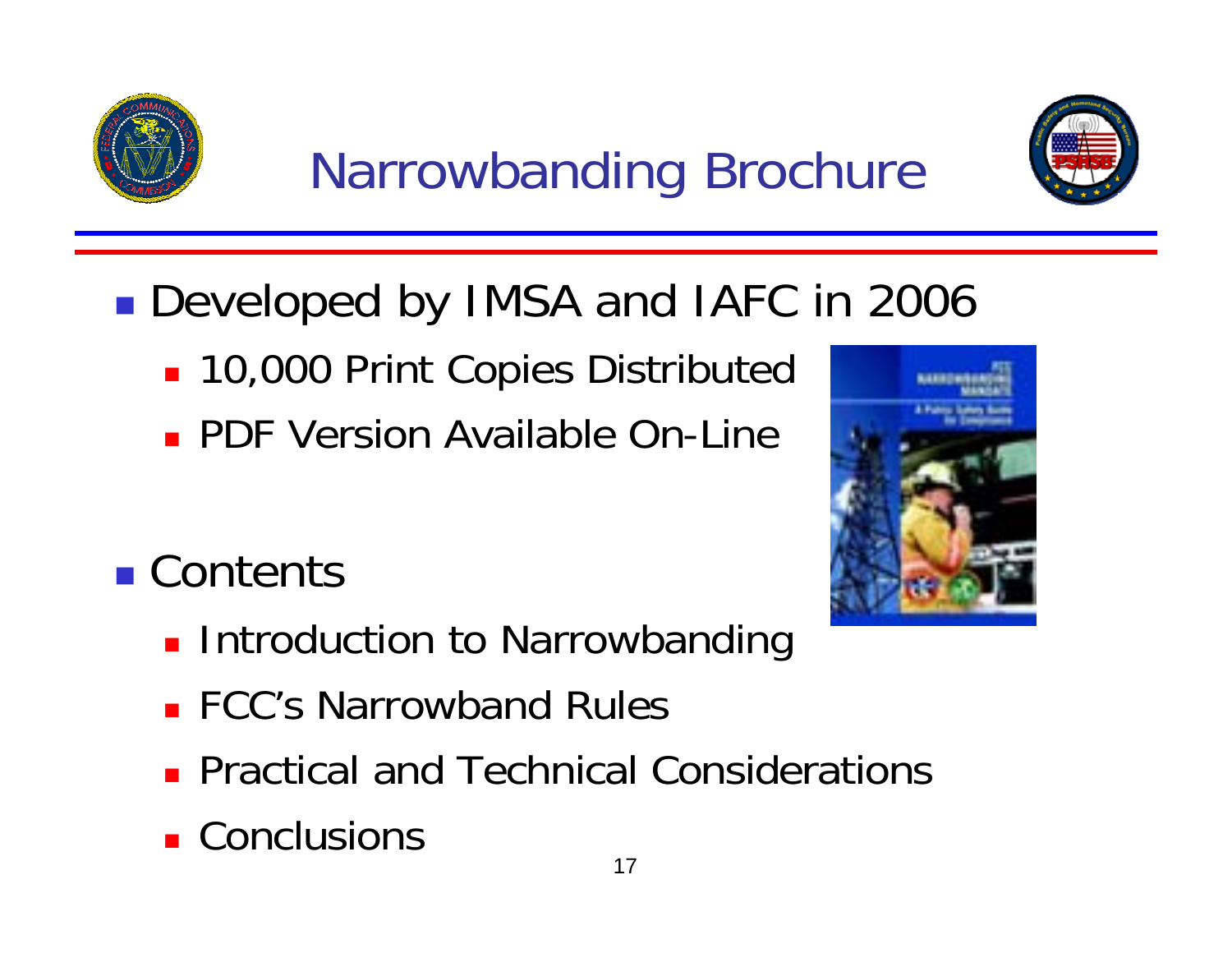





- **Service Service** ■ Short Read – Easy To Understand
	- **I** Ideal for end user
	- **Explains who, what and when**
	- **Tool to support funding requests**
- **Service Service**  Availability
	- Download a PDF version from www.IMSAsafety.org
	- **Request print copies from IMSA at same site**